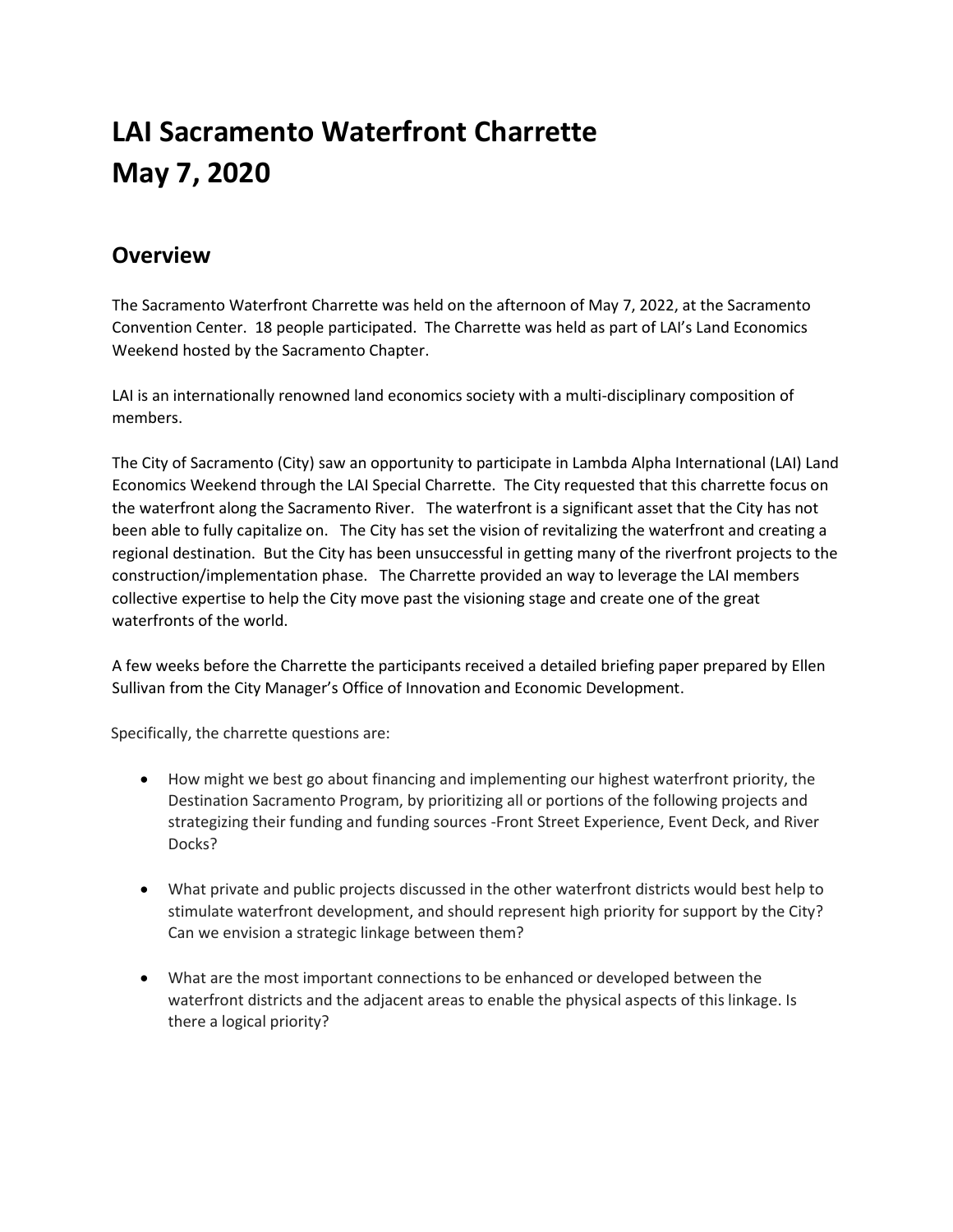## **Summary of the Charrette**



Assistant City Manager Michael Jasso provided an overview. The initial session was led by Tim Youmans, followed by two breakout session.

The major themes produced by the participants are:

**Safety –** The waterfront needs to be a clean and safe environment Significant improvements in safety need to be put in place so that regional residents and visitors to the region feel that they are in a safe and clean environment. This includes policing, guides, comprehensively addressing homelessness, and ongoing cleaning of all areas along the waterfront.

**Pedestrian Bridge(s)** – Sacramento and West Sacramento should work together to construct a pedestrian/bicycle bridge across the Sacramento River that is of international quality and design. The bridge would become a symbol for the Sacramento Region. This iconic bridge would be located between the Tower Bridge and the Pioneer Bridge. A pedestrian bridge was proposed in the 2004 Waterfront Master Plan.

**Walking / Bicycle Circular Loop** - While there are presently walking and biking trails along both side of the waterfront, the route is not identified or marketed as a major circular tour. The first action should be marketing the present route as a comprehensive tour. Maps should be created and signage placed along the route identifying the route and the key amenities along the route. This should be followed up with continually improving the quality of specific sections of the route. The completion of the pedestrian / bikeways planned for the existing I Street Bridge and the new I Street Replacement Bridge should be a major improvement to the Loop.

**Housing** – More housing needs to be built nearby the Waterfront to increase the number of people that will use the waterfront attractions at all times of the day. More people means more revenue available to make improvements to the attractions along the Waterfront. The City should increase emphasis on the 'Live' part of 'Live, Work, and Play" goals for a thriving central city. The City should engage relevant stakeholders in identifying and removing significant barriers to living and owning homes in the central part of the city.

While there are substantial plans for increased housing in the Railyards, Richard Boulevard and West Sacramento's Bridge District, the cities should work with developers to try to build the proposed housing as quickly as possible. Also, the cities should identify additional sites along the river for increased housing. On the Sacramento side, redevelopment sites include the Railyard adjacent to the river once the Jibboom Street Ramp is demolished and the area currently with low density motels along Jibboom Street.

**Construction Defect Litigation** – To encourage ownership housing the State must relax the 10- year tail liability for condominiums. This litigation problem is significantly hindering if not an absolute bar to enabling owner occupied housing in the waterfront area. The development of high-density ownership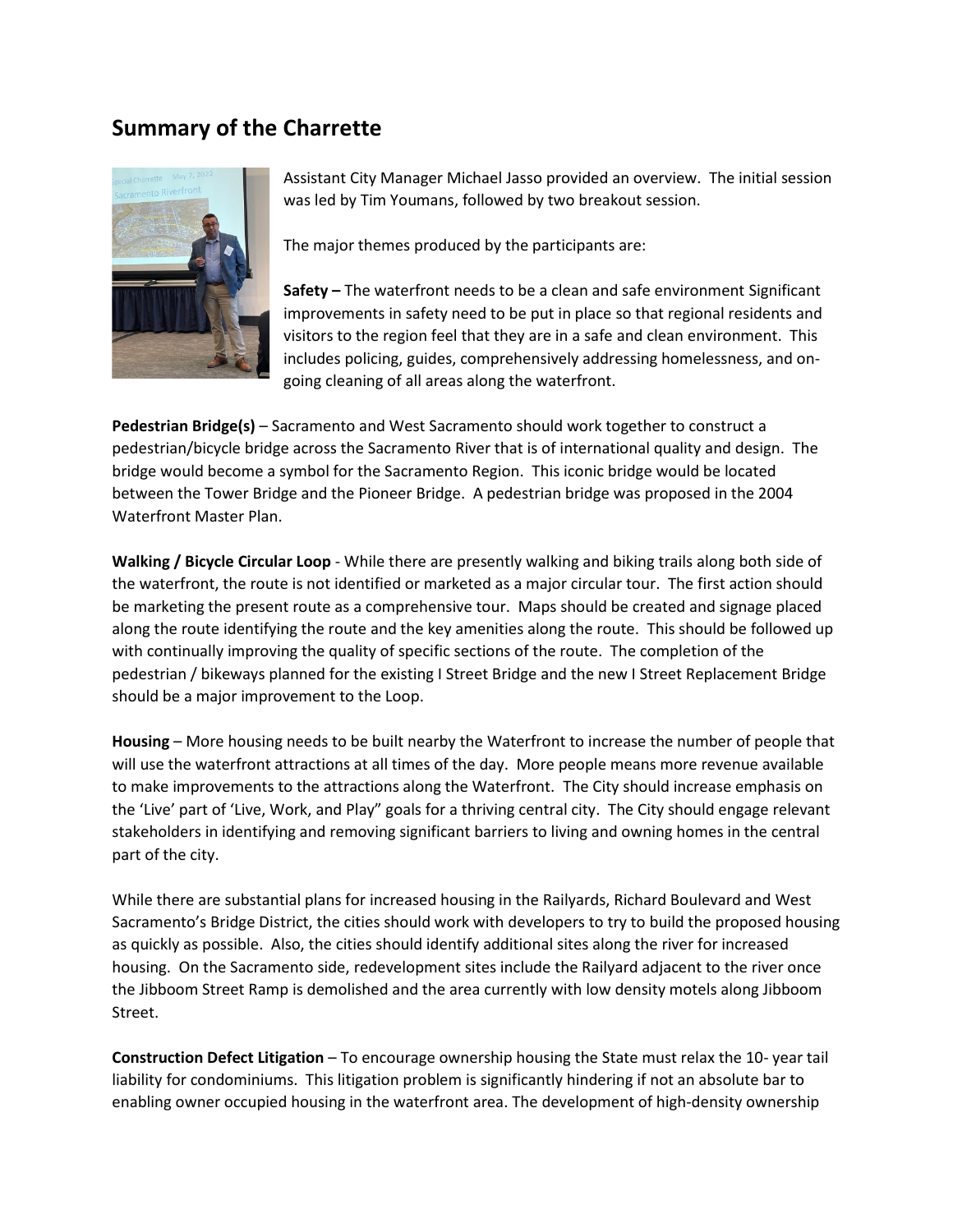housing (condominiums) is an essential investment to the many faceted approach recognized as necessary for comprehensive improvement. While this is a state-wide problem, the lack of home ownership in downtown housing limits the range of people who could live downtown. The City should work with the State leaders to development methods to correct the present problems in Construction Defect Litigation.

**Joint Power Agency (JPA) assisting Waterfront Use and Development –** The Cities of Sacramento and West Sacramento along with local, State, and Federal agencies having interests in the Waterfront must consider forming a Joint Power Agencies to facilitate resolving jurisdictional issues associated with the use of the waterfront and development along the waterfront. A JPA was considered in the past but was not formed.

The JPA should have decision implementation authority and should only be formed if its purpose is to eliminate roadblocks and jurisdictional issues. It should not be formed if it creates an additional layer of government without eliminating problems with jurisdictional overlap. In the absence of a JPA so constructed, the continuation of piece-meal redevelopment initiatives is inevitable with successes and failures that detract from the enormous potential of the river frontage.

It should be led by a well-respected, non-political, former civic leader. Members would be jointly appointed for a term certain. There would be an agreed framework for authority and project approval. It should focus on implementation of strategies and projects, not a new Master Plan.